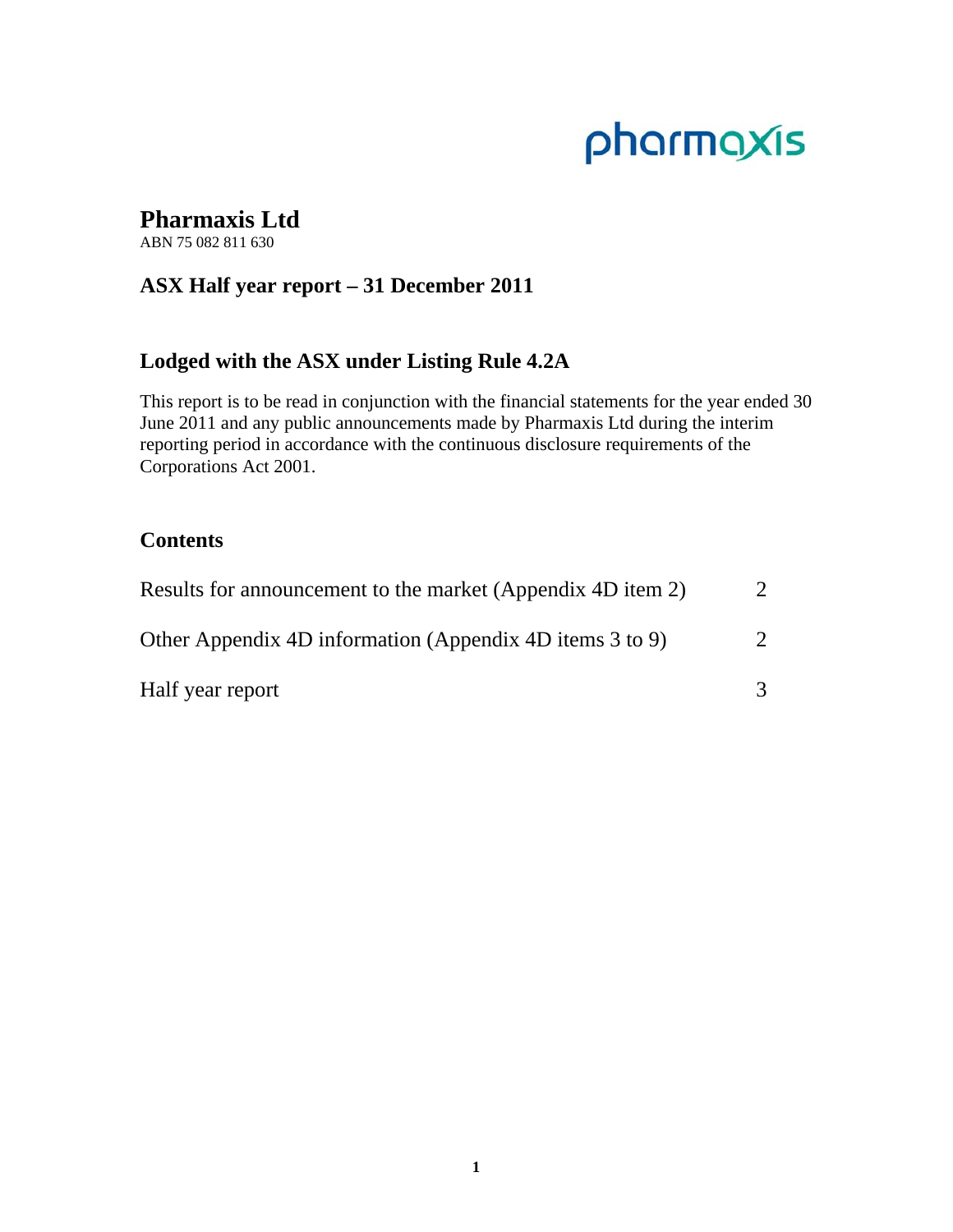ABN 75 082 811 630

# **Reporting period: Half year ended 31st December 2011 (Previous corresponding period: Half year ended 31st December 2010)**

# **Results for announcement to the market**

|                                                                |      |     |    | A\$'000  |
|----------------------------------------------------------------|------|-----|----|----------|
| <b>Revenue</b> from ordinary activities                        | Up   | 41% | to | 3,364    |
| <b>Profit (loss)</b> from ordinary activities after tax        | Down | 13% | to | (19,515) |
| Net profit (loss) for the half year attributable to<br>members | Down | 13% | to | (19,515) |

# **Dividends**

It is not proposed to pay a dividend

# **Other Appendix 4D information**

|                                        | 31 December<br><u>2011</u> | 31 December<br>2010 |
|----------------------------------------|----------------------------|---------------------|
| Net tangible assets per ordinary share | \$0.37                     | \$0.34              |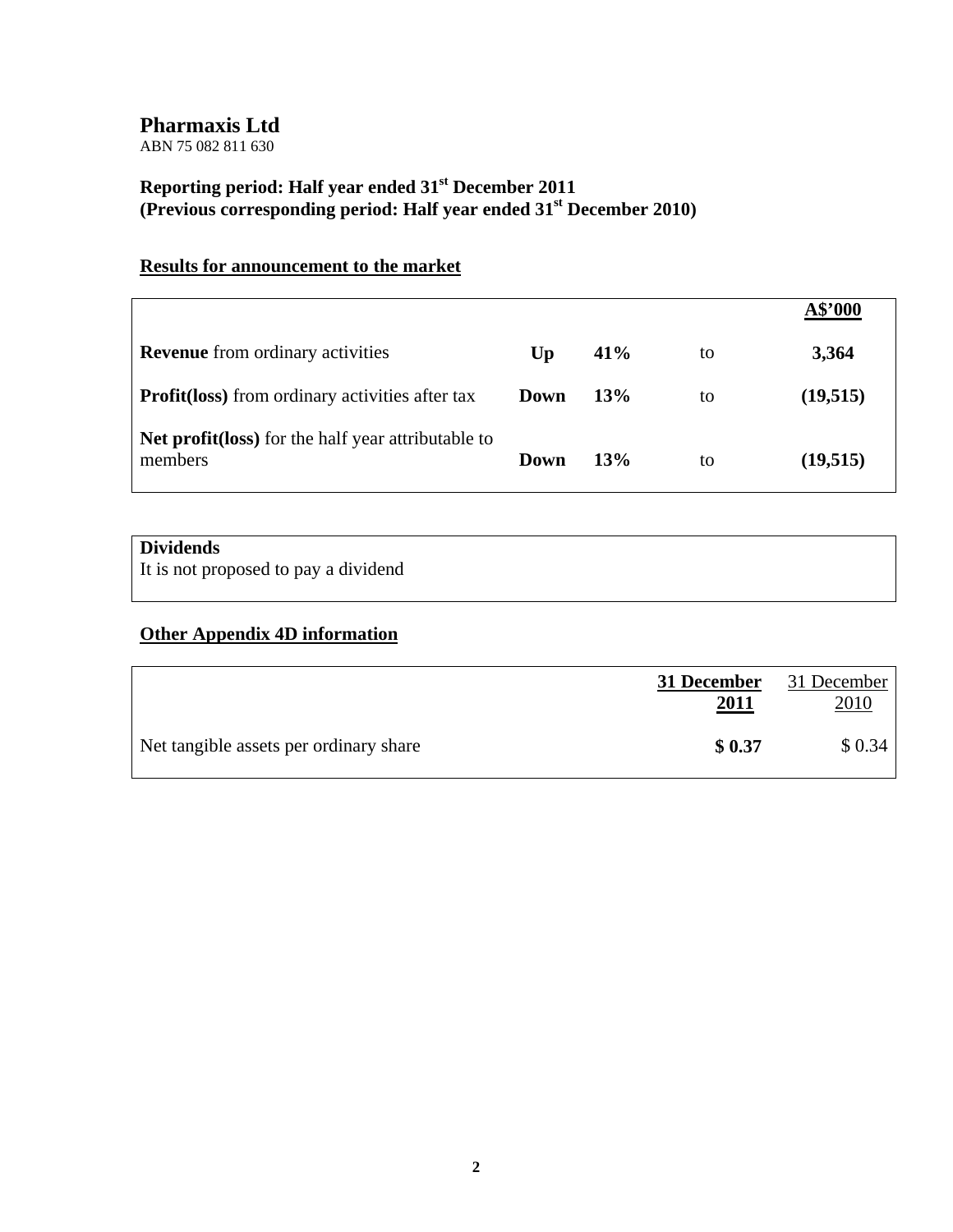# **Pharmaxis Ltd Half-Year Report - 31 December 2011**

# **Contents**

|                                                    | Page |
|----------------------------------------------------|------|
| Directors' report                                  | 2    |
| Auditors' independence declaration                 | 5    |
| Consolidated income statement                      | 6    |
| Consolidated statement of comprehensive income     | 7    |
| Consolidated balance sheet                         | 8    |
| Consolidated statement of changes in equity        | 9    |
| Consolidated statement of cash flows               | 10   |
| Notes to the consolidated financial statements     | 11   |
| Directors' declaration                             | 14   |
| Independent auditor's review report to the members | 15   |

This half-year report covers the consolidated entity consisting of Pharmaxis Ltd and its subsidiaries. The financial statements are presented in the Australian currency.

Pharmaxis Ltd is a company limited by shares, incorporated and domiciled in Australia. Its registered office and principal place of business is:

Pharmaxis Ltd 20 Rodborough Road Frenchs Forest, Australia 2086

This interim financial statement does not include all the notes of the type normally included in the annual financial statements. Accordingly, this report is to be read in conjunction with the financial statements for the year ended 30 June 2011 and any public announcements made by Pharmaxis Ltd during the interim reporting period in accordance with the continuous disclosure requirements of the *Corporations Act 2001*.

A description of the nature of the consolidated entity's operations and its principal activities is included in the review of operations and activities in the directors' report which is not part of these financial statements.

The half-year report was authorised for issue by the directors on 2nd February 2012. The company has the power to amend and reissue the financial statements.

Through the use of the internet, we have ensured that our corporate reporting is timely, complete, and available globally at minimum cost to the group. Press releases, financial statements and other information are available on our website: www.pharmaxis.com.au.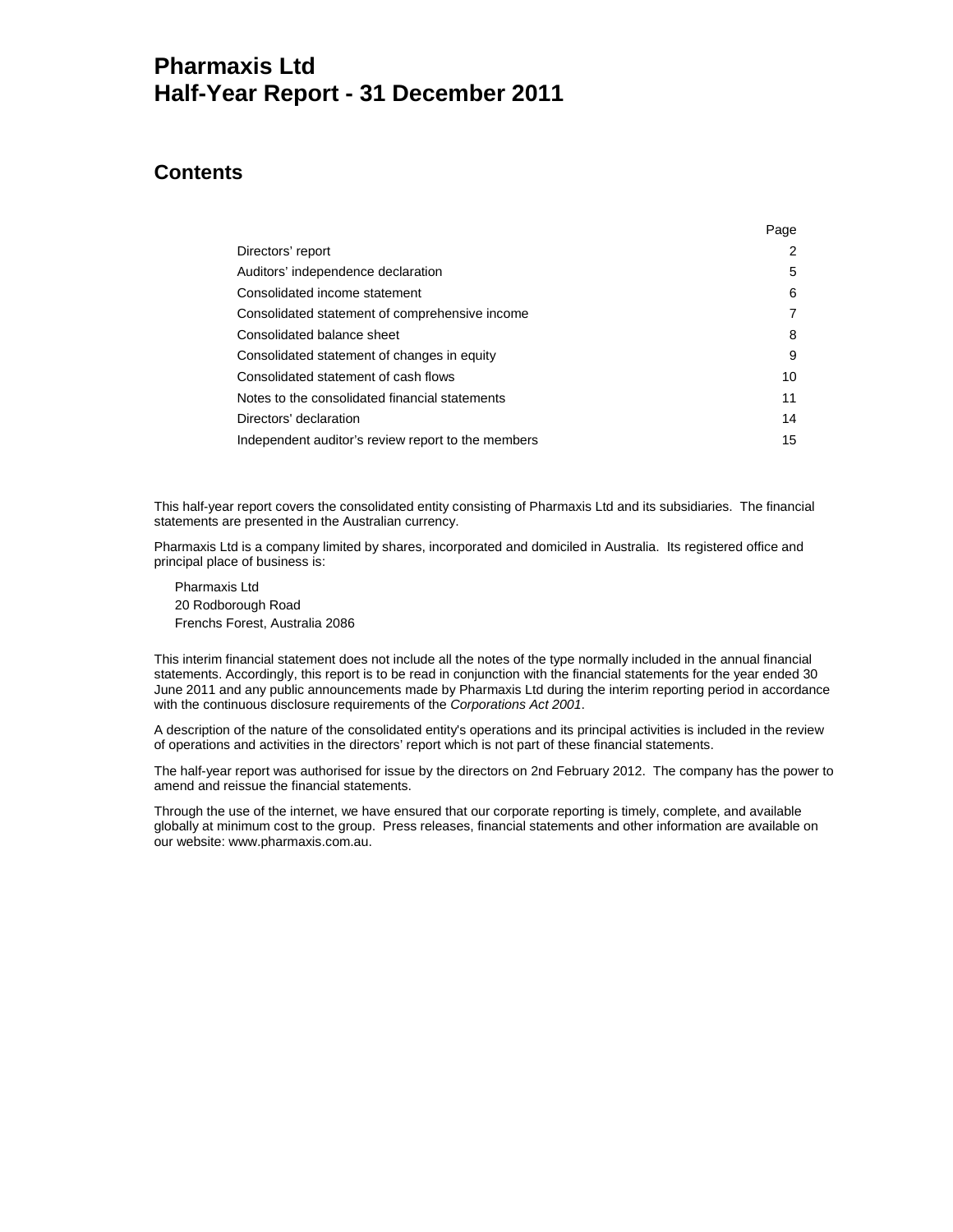### **Directors' Report**

### **For the half-year ended 31 December 2011**

Your directors present their report on the consolidated entity consisting of Pharmaxis Ltd and the entities it controlled at the end of, or during, the half-year ended 31 December 2011.

### **Directors**

The following persons were directors of the company during the whole of the half-year and up to the date of this report:

Denis Hanley (Chairman) Alan Robertson (Chief Executive Officer) William Delaat Malcolm McComas John Villiger Richard van den Broek

### **Review of operations**

### *Overview*

Pharmaxis is a specialty pharmaceutical company with activities spanning product research and development through to manufacture, sales and marketing. The group is producing human healthcare products to treat and manage respiratory diseases.

### **Bronchitol**

The group is developing Bronchitol for the management of chronic obstructive lung diseases including cystic fibrosis, bronchiectasis and chronic bronchitis. Bronchitol is a proprietary formulation of mannitol administered as a dry powder in a convenient hand-held inhaler. It is designed to hydrate the lungs, restore normal lung clearance mechanisms, and help patient's clear mucus more effectively.

Major milestones achieved during the first half of fiscal 2012 included:

- In October 2011, the Company received a positive opinion from the Committee for Medicinal Products for Human Use, recommending the granting of a Marketing Authorisation in Europe of Bronchitol "for the treatment of cystic fibrosis in adults as an add on therapy to best standard of care." The company expects the European Commission to confirm this opinion and grant the Marketing Authorisation for Bronchitol early in 2012.
- In December 2011 the company filed a minor resubmission with the Pharmaceutical Benefits Advisory Committee (PBAC) for Bronchitol for the treatment of cystic fibrosis. The submission will be considered at the Committee's next meeting scheduled to take place in March 2012. This minor resubmission addresses concerns raised by PABC following the outcome of the November 2011 meeting where Bronchitol was not recommended for listing on the Australian Pharmaceutical Benefits Scheme.
- In December 2011 the company announced that its Phase III, DPM-B-305 study of inhaled Bronchitol, for the treatment of people with bronchiectasis, had reached its pre‐specified recruitment target. This major Phase III clinical trial received input from both the U.S. and the EU regulators on its design. The trial will show if treatment with Bronchitol over twelve months leads to a reduction in pulmonary infectious episodes for people with bronchiectasis. In addition, the trial will collect data on quality of life, lung function and other aspects of the condition.

### Aridol

Aridol is the group's first approved product. It is a simple-to-use airways inflammation test administered as a dry powder in a hand-held inhaler. Doctors can use the results of this test to identify airway hyper-responsiveness – a hallmark of asthma.

The key focus for Aridol is the US Market. Sales commenced in late February 2011 and the Group continues the process of promoting and marketing the product to advance product awareness and sales growth.

### Other

The company completed a 1 for 3 pro-rata accelerated non-renounceable entitlement offer to eligible shareholders and raised approximately \$80.2 million. The proceeds from the Entitlement Offer will be used to increase the company's cash reserves and strengthen the balance sheet in anticipation of the commercial launch of Bronchitol for cystic fibrosis in Europe, which is expected to occur in the first half of 2012.

In September 2011, the company announced it had completed enrolment of all subjects into its Phase II clinical trial evaluating ASM8, a potential new treatment for patients with moderate to severe asthma. The data from the trial will be available during the second quarter of 2012 and a successful outcome will allow a dose to be selected for a longer trial in patients with uncontrolled, persistent, asthma.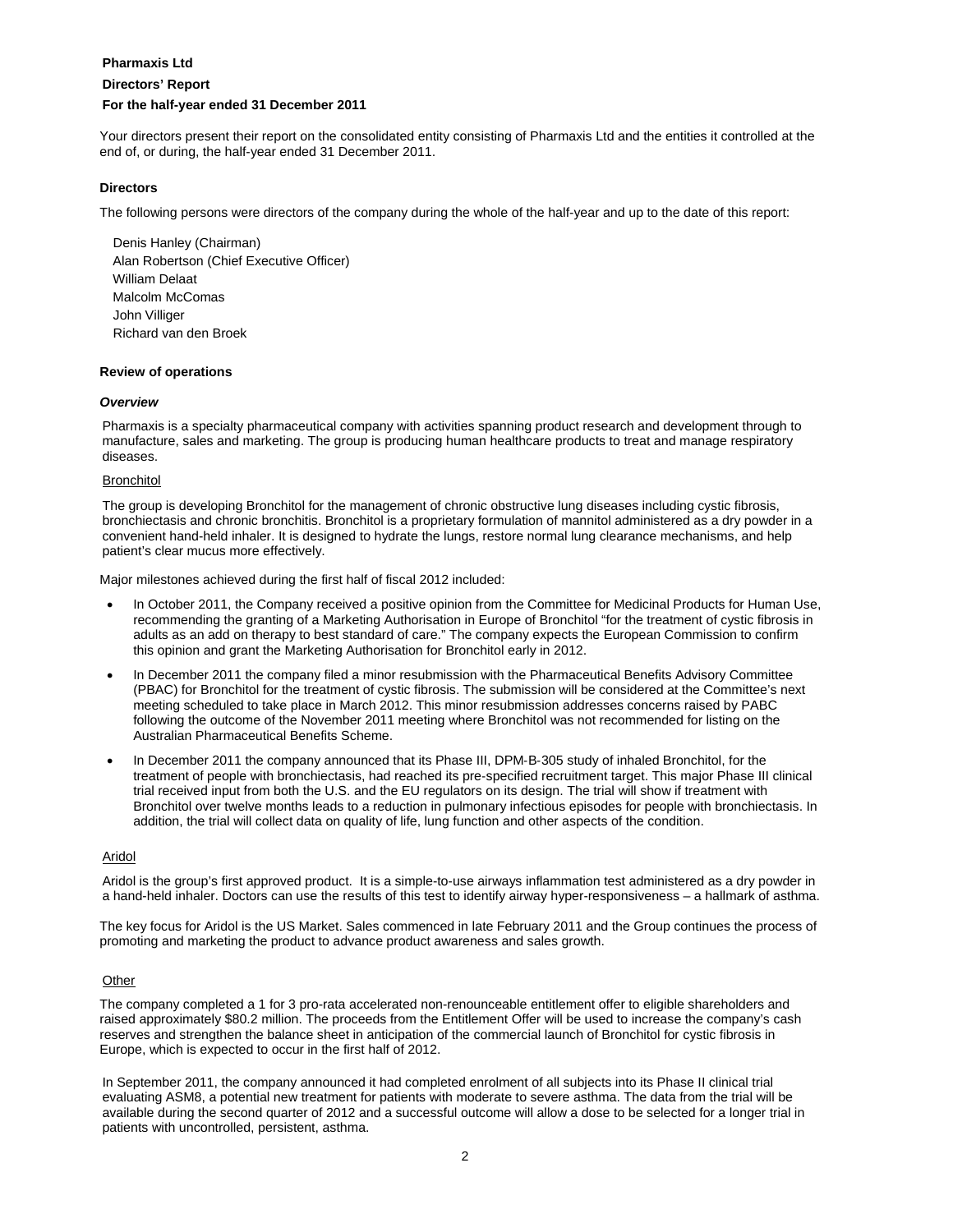### **Directors' Report**

For the half-year ended 31 December 2011

| <b>Financial Highlights</b>             | 31 December | 31 December |
|-----------------------------------------|-------------|-------------|
|                                         | 2011        | 2010        |
|                                         | \$'000      | \$'000      |
| Revenue from sale of goods              | 660         | 359         |
| Cost of sales                           | (254)       | (117)       |
| <b>Gross profit</b>                     | 406         | 242         |
| Interest income                         | 1,032       | 1,771       |
| Other income                            | 1,672       | 250         |
| Other expenses from ordinary activities |             |             |
| Research & development expenses         | (15, 360)   | (17, 720)   |
| Commercial expenses                     | (4,386)     | (3,662)     |
| Administration expenses                 | (2,615)     | (2,793)     |
| Finance expenses                        | (358)       | (433)       |
| Loss before income tax                  | (19,609)    | (22, 345)   |
| Income tax expense                      | 94          | (7)         |
| Loss for the period                     | (19, 515)   | (22, 352)   |
| Cash and cash equivalents               | 101,202     | 66,997      |
| <b>Net assets</b>                       | 128,302     | 93,309      |

### *Revenue from sale of goods:*

The group shipped Aridol to customers in Europe, United States, Australia and Asia during the period. Sales of Aridol in the half-year ended 31 December 2011 were higher than sales in the half-year ended 31 December 2010 which reflected the contributions from the US and higher sales in South Korea. Overall gross margin was 62% of sales for the half-year ended 31 December 2011 (2010: 68%), reflecting a change in sales mix between sales to distributors and sales directly to respiratory laboratories and other customers.

### *Interest:*

The decrease in interest income was attributable to the decrease in cash and cash equivalents available for investment during the period. The proceeds from the entitlement offer were received in November and December 2011 and higher interest will therefore be earned in the second half of the 2012 financial year.

### *Other income:*

Other income includes an accrual for R&D tax incentive credits earned by the company on eligible R&D activities during the half-year. The new R&D Tax Incentive scheme enables a 45 per cent refundable tax offset (equivalent to a 150 per cent deduction) to eligible entities with an aggregated turnover of less than \$20 million per annum. The company will fall into this category for the 2012 financial year.

Also included are fees charged for the group's UK sales force promoting other pharmaceutical companies' products to respiratory specialists.

### *Research & development expenses:*

Research & development expenses decreased by approximately \$2.4 million in the first half of fiscal 2012 compared to the first half of fiscal 2011. There are four major components to research & development expenses:

1. The drug discovery and development unit accounted for approximately 10 percent of the total research and development expenditure in the current half-year. It is focused on inflammatory and respiratory drug discovery. Expenditure decreased by approximately \$1.1 million compared to the half-year ended 31 December 2010 reflecting closure of the drug discovery unit in Montreal in December 2010, which had contributed to the additional research infrastructure and associated costs reflected in the results for 2010. The Montreal activities have been absorbed into the Sydney based research programs.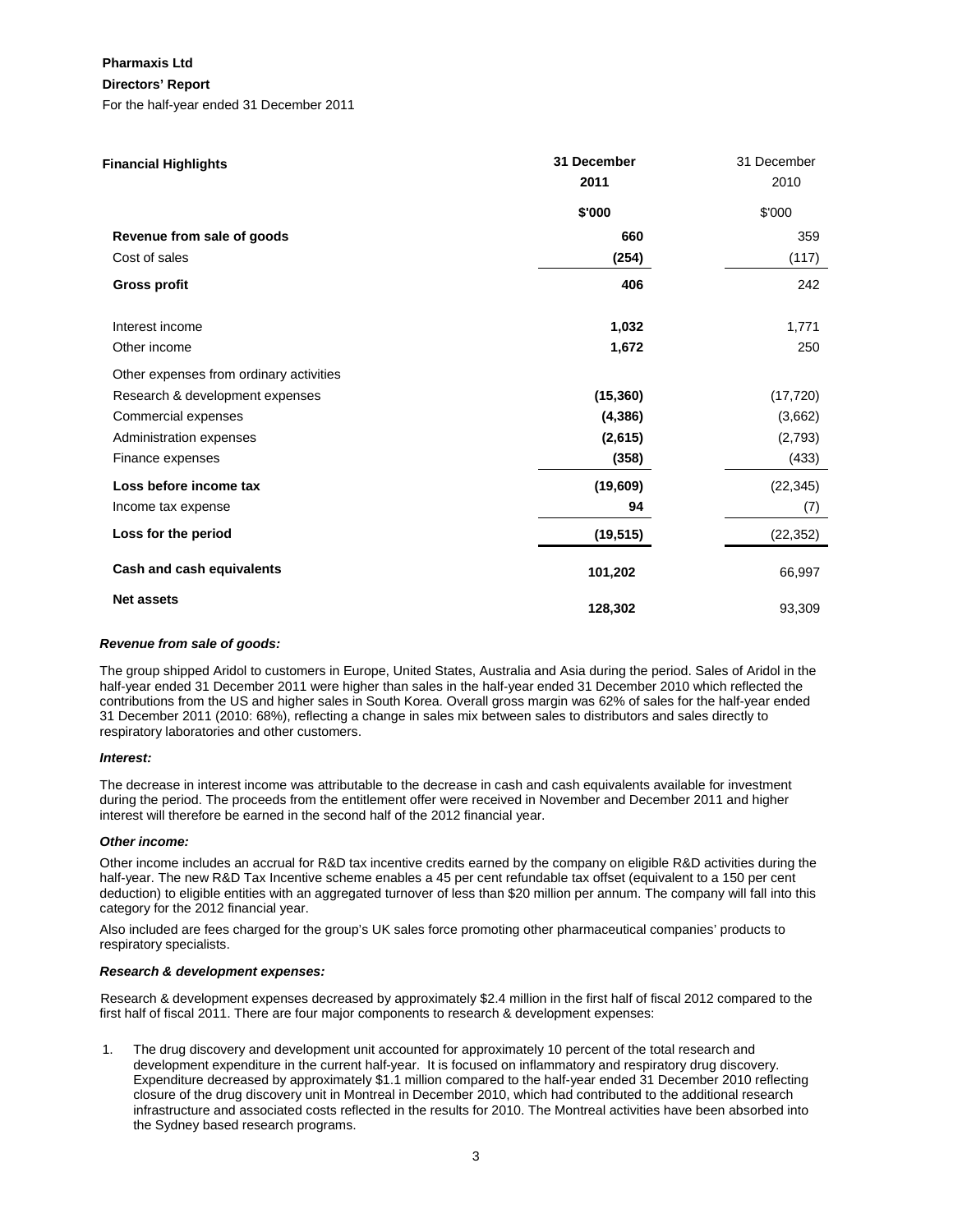### **Directors' Report**

For the half-year ended 31 December 2011

- 2. The clinical unit accounted for approximately 51 percent of the total research and development expenditure in the current half-year and decreased by approximately \$1.3 million compared to the half-year ended 31 December 2010. The clinical unit designs and monitors the clinical trials run by the group and are responsible for regulatory agency filings. The majority of the expenditures of this unit are directed at hospitals and other services related to the conduct and analysis of clinical trials. This decrease in expenditure reflects the decrease in the number of clinical trials in the active dosing phase during the current half-year.
- 3. Manufacturing. The manufacturing facility at Frenchs Forest is focused on producing material for clinical trials and regulatory filing related studies, and developing enhanced manufacturing processes. All costs associated with this work are classified as a research and development expenditure. Costs associated with the Aridol product sold are classified as cost of sales. Manufacturing accounted for approximately 34 percent of our total research and development expenditure in the current half-year and expenditure was in-line with results for the half-year ended 31 December 2010.
- 4. Amortisation of patent costs are a component of research and development. Patents were the predominant asset arising from the acquisition of Topigen Pharmaceuticals, Inc and Technology Innovation Ltd in the first half of 2010. Patent amortisation accounted for approximately 5% of our total research and development expenditure and amounted to \$877,000 which is consistent with the half year ended 31 December 2010.

#### *Administration expenses:*

Administration expenses include accounting, administration, recruitment and public company costs. Administration expenses for the current half-year were \$2.6 million, compared to \$2.8 million in the half-year ended 31 December 2010.

#### *Commercial expenses:*

The commercial expenses are focussed on developing and delivering the commercial strategy and capability to sell Aridol and Bronchitol globally. Commercial expenses for the current half-year were \$4.4 million, compared to \$3.7 million in the half-year ended 31 December 2010. The increase in commercial expenses is predominantly attributable to the ongoing scale-up of commercial infrastructure and resources to support the launch of Aridol in the US and Bronchitol in Australia and Europe. The higher costs were marginally offset by a continuing stronger AUD exchange rate in the current half year reducing the Australian dollar value of the US and UK commercial operations.

#### *Finance expenses:*

Finance expenses represent the ongoing finance charge associated with the capitalised finance lease of our manufacturing facility at Frenchs Forest, Sydney.

### *Income tax expense:*

Income tax expense relates to tax on the income generated by the group's subsidiaries which are currently reimbursed for their R&D and local management functions expenditures on a cost plus basis, upon which tax is payable. The tax credit reflects a claw-back on US taxes paid in prior periods subsequent to start up losses on the launch of Aridol which the US subsidiary sells in its own right.

#### *Balance Sheet:*

The group ended the half-year with \$101 million in cash, cash deposits and bank accepted commercial bills following completion of the entitlement offer. Capital expenditure during the period was constrained.

Shareholders are advised that additional information concerning the group's progress in the quarter ended 31 December 2011 is contained in the December 2011 Quarterly Report to Shareholders, available on the Pharmaxis website.

### **Auditors' independence declaration**

A copy of the auditors' independence declaration as required under section 307C of the *Corporations Act 2001* is set out on page 5.

### **Rounding of amounts**

The company is of a kind referred to in Class Order 98/100, issued by the Australian Securities & Investments Commission, relating to the "rounding off" of amounts in the directors' report and financial statements. Amounts in the directors' report and financial statements have been rounded off to the nearest thousand dollars in accordance with that Class Order.

This report is made in accordance with a resolution of the directors.

Alan D. Roberton

Alan D Robertson **Director** 2nd February 2012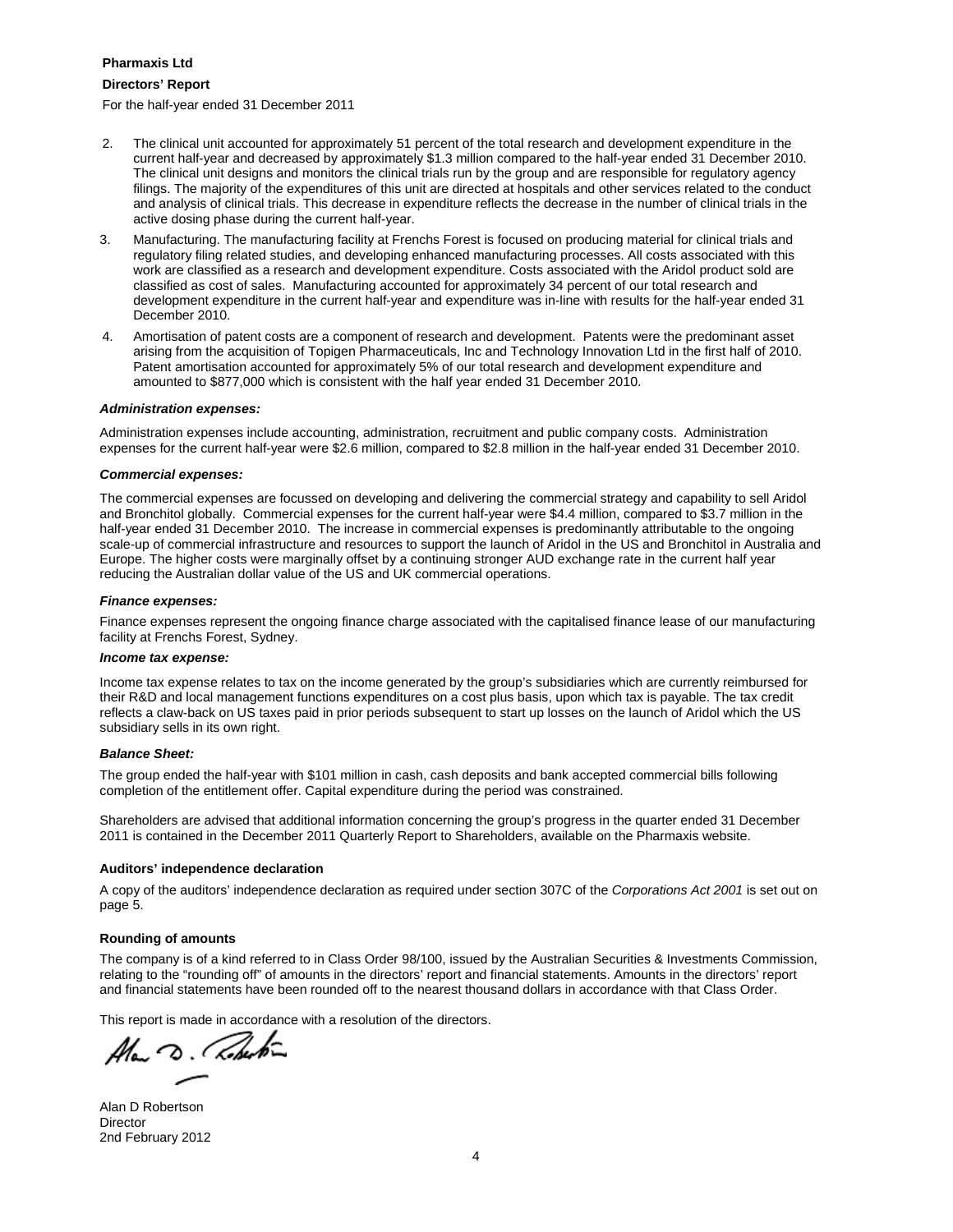

# **Auditor's Independence Declaration**

As lead auditor for the review of Pharmaxis Ltd for the half year ended 31 December 2011, I declare that to the best of my knowledge and belief, there have been:

- a) no contraventions of the auditor independence requirements of the *Corporations Act 2001* in relation to the review, and
- b) no contraventions of any applicable code of professional conduct in relation to the review.

This declaration is in respect of Pharmaxis Ltd and the entities it controlled during the period.

Man 12 ou

Mark Dow Sydney (1999) and the state of the state of the state of the Sydney Sydney (1999) and the Sydney (199 Partner 2012 PricewaterhouseCoopers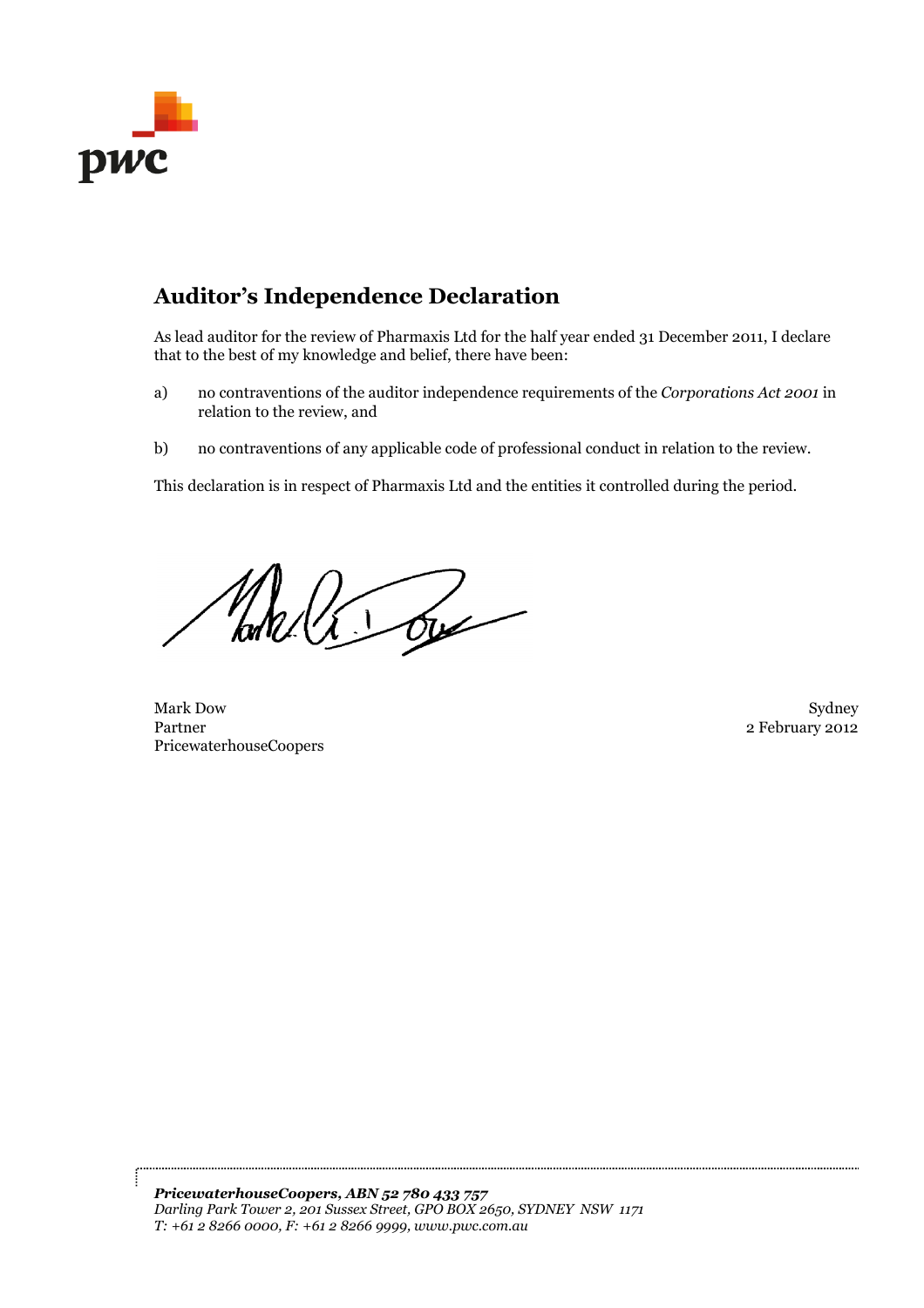# **Consolidated income statement**

For the half-year ended 31 December 2011

|                                              | 31 December  | 31 December |
|----------------------------------------------|--------------|-------------|
|                                              | 2011         | 2010        |
| <b>Notes</b>                                 | \$'000       | \$'000      |
| Revenue from continuing operations           |              |             |
| $\overline{2}$<br>Revenue from sale of goods | 660          | 359         |
| Cost of sales                                | (254)        | (117)       |
| <b>Gross profit</b>                          | 406          | 242         |
| $\overline{2}$<br>Other revenue              | 1,032        | 1,771       |
| 3<br>Other income                            | 1,672        | 250         |
| Other expenses from ordinary activities<br>4 |              |             |
| Research & development expenses              | (15, 360)    | (17, 720)   |
| Commercial expenses                          | (4,386)      | (3,662)     |
| Administration expenses                      | (2,615)      | (2,793)     |
| Finance expenses                             | (358)        | (433)       |
| Loss before income tax                       | (19,609)     | (22, 345)   |
| Income tax expense                           | 94           | (7)         |
| Loss for the period                          | (19, 515)    | (22, 352)   |
| Earnings per share:                          | <b>Cents</b> | Cents       |
| Basic earnings / (loss) per share<br>9       | (8.2)        | (9.9)       |
| Diluted earnings / (loss) per share<br>9     | (8.2)        | (9.9)       |

*The above consolidated income statement should be read in conjunction with the accompanying notes.*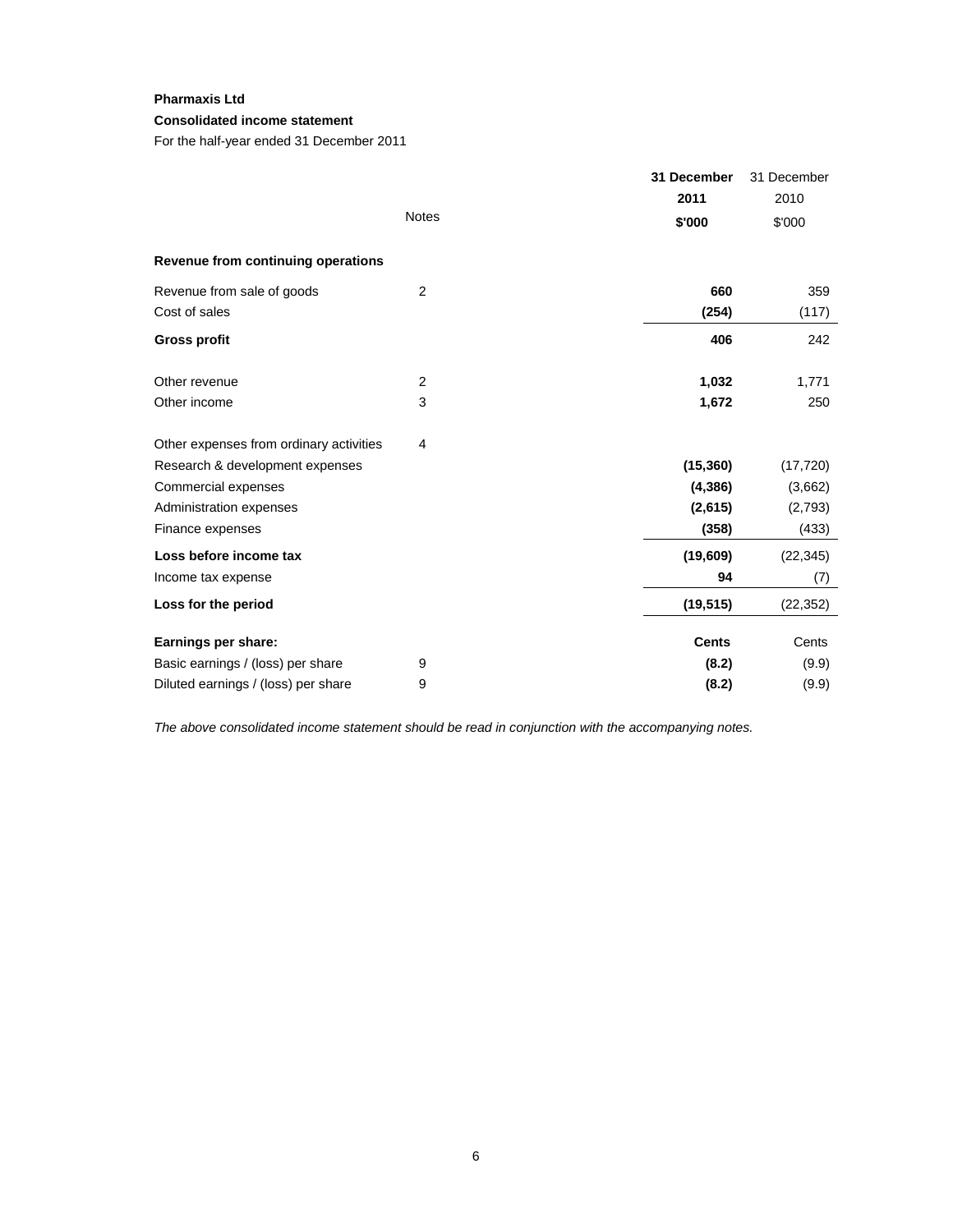### **Consolidated statement of comprehensive income**

For the half-year ended 31 December 2011

|                                                                  | 31 December | 31 December |
|------------------------------------------------------------------|-------------|-------------|
|                                                                  | 2011        | 2010        |
|                                                                  | \$'000      | \$'000      |
| Loss for the period                                              | (19, 515)   | (22, 352)   |
| Other comprehensive income                                       |             |             |
| Exchange differences on translation of<br>foreign operations     | (57)        | (538)       |
|                                                                  |             |             |
| Other comprehensive income for the<br>period, net of tax         | (57)        | (538)       |
| Total comprehensive income for the<br>period                     | (19, 572)   | (22, 890)   |
|                                                                  |             |             |
| Total comprehensive income for the<br>period is attributable to: |             |             |
| <b>Owners of Pharmaxis Ltd</b>                                   | (19, 572)   | (22, 890)   |

*The above consolidated statement of comprehensive income should be read in conjunction with the accompanying notes.*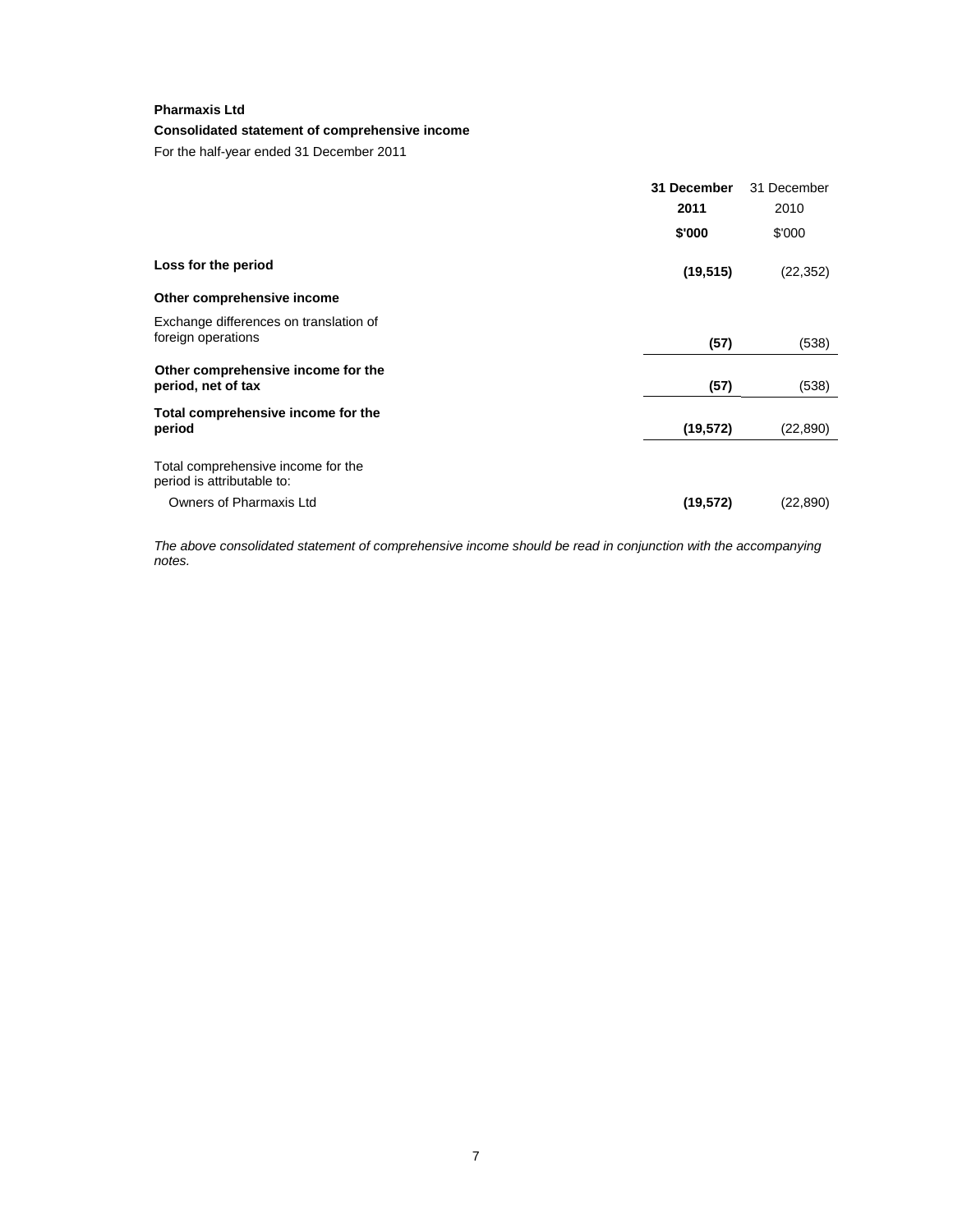# **Pharmaxis Ltd Consolidated balance sheet**  As at 31 December 2011

|                                  |              | 31 December  | 30 June    |
|----------------------------------|--------------|--------------|------------|
|                                  |              | 2011         | 2011       |
|                                  | <b>Notes</b> | \$'000       | \$'000     |
| <b>ASSETS</b>                    |              |              |            |
| <b>Current assets</b>            |              |              |            |
| Cash and cash equivalents        |              | 101,202      | 44,343     |
| Trade and other receivables      |              | 2,468        | 796        |
| Inventories                      |              | 906          | 864        |
| Total current assets             |              | 104,576      | 46,003     |
| <b>Non-current assets</b>        |              |              |            |
| Receivables                      |              | 2,278        | 2,045      |
| Property, plant and equipment    |              | 29,033       | 30,570     |
| Intangible assets                |              | 15,016       | 15,954     |
| Total non-current assets         |              | 46,327       | 48,569     |
| <b>Total assets</b>              |              | 150,903      | 94,572     |
| <b>LIABILITIES</b>               |              |              |            |
| <b>Current liabilities</b>       |              |              |            |
| Trade and other payables         |              | 6,225        | 7,055      |
| Borrowings                       |              | 478          | 443        |
| Other liabilities                |              | 239          | 239        |
| <b>Current tax liabilities</b>   |              | 6            | 6          |
| <b>Total current liabilities</b> |              | 6,948        | 7,743      |
| <b>Non-current liabilities</b>   |              |              |            |
| Borrowings                       |              | 12,408       | 12,716     |
| Other liabilities<br>Provisions  |              | 2,691<br>554 | 2,810      |
|                                  |              |              | 473        |
| Total non-current liabilities    |              | 15,653       | 15,999     |
| <b>Total liabilities</b>         |              | 22,601       | 23,742     |
| <b>Net assets</b>                |              | 128,302      | 70,830     |
| <b>EQUITY</b>                    |              |              |            |
| Contributed equity               | 5(a)         | 344,194      | 267,610    |
| Reserves                         |              | 13,895       | 13,492     |
| Accumulated losses               |              | (229, 787)   | (210, 272) |
| <b>Total equity</b>              |              | 128,302      | 70,830     |

*The above consolidated balance sheet should be read in conjunction with the accompanying notes.*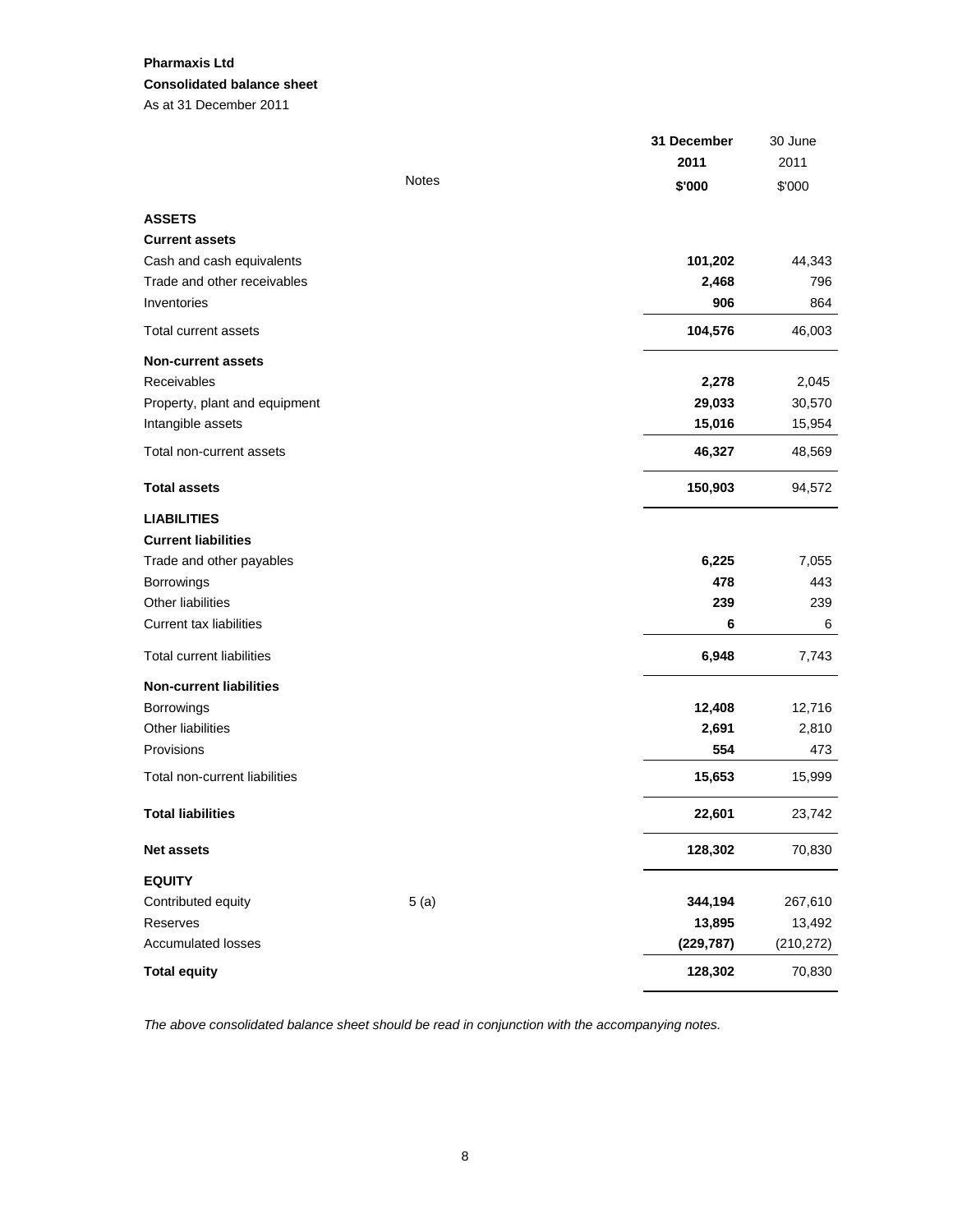### **Consolidated statement of changes in equity**

For the half-year ended 31 December 2011

|                                                         |              | <b>Contributed</b><br>equity | <b>Reserves</b>          | <b>Retained</b><br>earnings | <b>Total</b> |
|---------------------------------------------------------|--------------|------------------------------|--------------------------|-----------------------------|--------------|
|                                                         | <b>Notes</b> | \$'000                       | \$'000                   | \$'000                      | \$'000       |
| Balance at 30 June 2010                                 |              | 267,050                      | 12,480                   | (164, 514)                  | 115,016      |
| Loss for the period                                     |              |                              | ÷,                       | (22, 352)                   | (22, 352)    |
| Other comprehensive income                              |              | $\overline{a}$               | (538)                    |                             | (538)        |
| Total comprehensive income for the year                 |              |                              | (538)                    | (22, 352)                   | (22, 890)    |
| Transactions with owners in their capacity<br>as owners |              |                              |                          |                             |              |
| Contributions of equity, net of transaction<br>costs    |              | 442                          |                          |                             | 442          |
| Employee share options                                  |              | $\blacksquare$               | 741                      | $\overline{a}$              | 741          |
|                                                         |              | 442                          | 741                      | L,                          | 1,183        |
| Balance at 31 December 2010                             |              | 267,492                      | 12,683                   | (186, 866)                  | 93,309       |
| Balance at 30 June 2011                                 |              | 267,610                      | 13,492                   | (210, 272)                  | 70,830       |
| Loss for the period                                     |              | $\overline{a}$               | $\overline{\phantom{a}}$ | (19, 515)                   | (19, 515)    |
| Other comprehensive income                              |              |                              | (57)                     |                             | (57)         |
| Total comprehensive income for the year                 |              |                              | (57)                     | (19, 515)                   | (19, 572)    |
| Transactions with owners in their capacity<br>as owners |              |                              |                          |                             |              |
| Contributions of equity, net of transaction<br>costs    | 5(a)         | 76,584                       |                          | $\overline{a}$              | 76,584       |
| Employee share options                                  |              |                              | 460                      | $\blacksquare$              | 460          |
|                                                         |              | 76,584                       | 460                      | $\overline{\phantom{a}}$    | 77,044       |
| <b>Balance at 31 December 2011</b>                      |              | 344,194                      | 13,895                   | (229, 787)                  | 128,302      |

*The above consolidated statement of changes in equity should be read in conjunction with the accompanying notes.*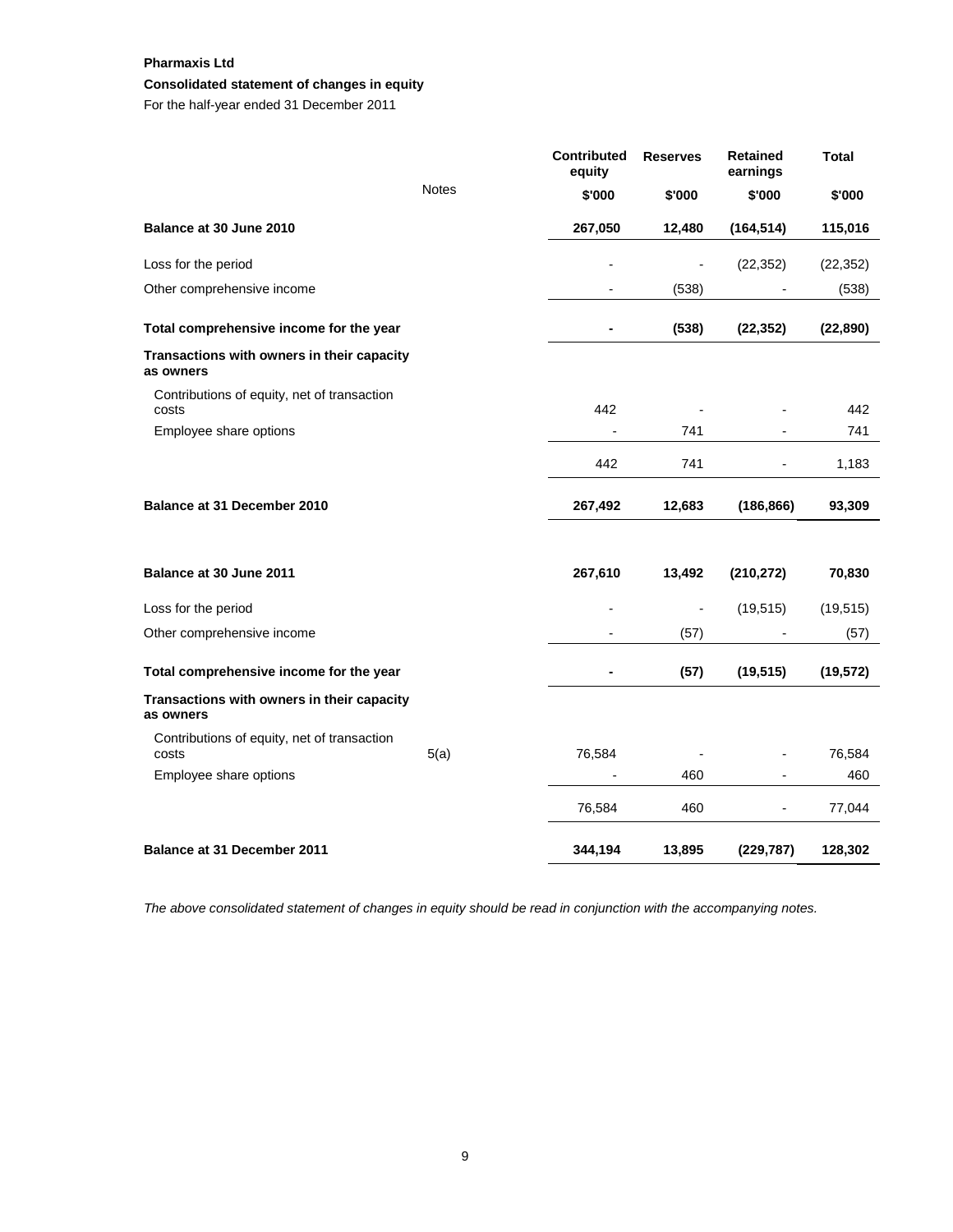### **Consolidated statement of cash flows**

For the half-year ended 31 December 2011

|                                                                                       | 31 December | 31 December |
|---------------------------------------------------------------------------------------|-------------|-------------|
|                                                                                       | 2011        | 2010        |
|                                                                                       | \$'000      | \$'000      |
| Cash flows from operating activities                                                  |             |             |
| Receipts from customers (inclusive of<br>goods and services tax)                      | 863         | 655         |
| Payments to suppliers and employees<br>(inclusive of goods and services tax)          | (21, 114)   | (20, 603)   |
|                                                                                       | (20, 251)   | (19,948)    |
| Research grant receipts from government                                               |             | 964         |
| Interest received                                                                     | 1,032       | 1,771       |
| Income taxes refunded/(paid)                                                          | 141         | (8)         |
| Net cash outflow from operating<br>activities                                         | (19,078)    | (17, 221)   |
| Cash flows from investing activities                                                  |             |             |
| Payments for plant and equipment                                                      | (45)        | (763)       |
| Proceeds from disposal of plant &                                                     |             |             |
| equipment                                                                             | 106         | 28          |
| Payments for intangible assets                                                        | (15)        | (108)       |
| Net cash inflow/(outflow) from investing<br>activities                                | 46          | (843)       |
| Cash flows from financing activities                                                  |             |             |
| Net proceeds from issues of shares                                                    | 76,499      | 353         |
| Finance lease payments                                                                | (631)       | (612)       |
| Net cash inflow/(outflow) from financing<br>activities                                | 75,868      | (259)       |
| Net increase/(decrease) in cash and<br>cash equivalents                               | 56,836      | (18, 323)   |
| Cash and cash equivalents at the<br>beginning of the financial year                   | 44,343      | 85,787      |
| Effects of exchange rate changes on the<br>balance of cash held in foreign currencies | 23          | (467)       |
| Cash and cash equivalents at the<br>end of the financial period                       | 101,202     | 66,997      |

*The above consolidated statement of cash flows should be read in conjunction with the accompanying notes.*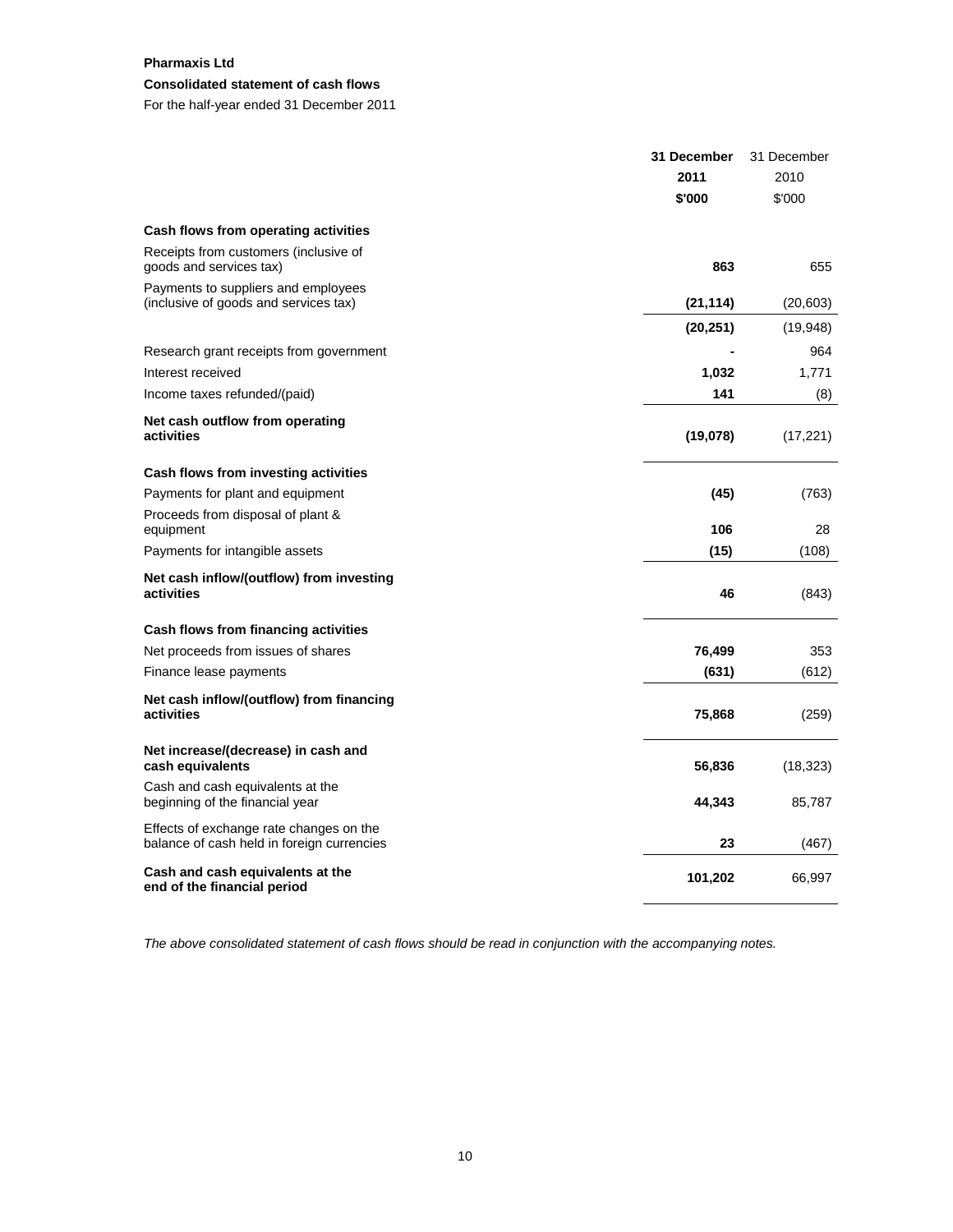### **1. Basis of preparation of half-year report**

This condensed consolidated interim financial report for the interim half-year reporting period ended 31 December 2011 has been prepared in accordance with Accounting Standard AASB 134 *Interim Financial Reporting* and the *Corporations Act 2001*.

This condensed consolidated interim financial statement does not include all the notes of the type normally included in annual financial statements. Accordingly, this report is to be read in conjunction with the annual report for the year ended 30 June 2011 and any public announcements made by Pharmaxis Ltd during the interim reporting period in accordance with the continuous disclosure requirements of the *Corporations Act* 2001.

The accounting policies adopted are consistent with those of the previous financial year and corresponding interim reporting period.

### **New accounting standards and interpretations**

Certain new accounting standards and interpretations have been published that are not mandatory for 31 December 2011 reporting periods and the Group is finishing their assessment of these. At this stage the Group does not believe that the impact of these new standards and interpretations will be significant.

### **2. Revenue**

|                    | 31 December | 31 December |
|--------------------|-------------|-------------|
|                    | 2011        | 2010        |
|                    | \$'000      | \$'000      |
| Sales revenue      |             |             |
| Sale of goods      | 660         | 359         |
| Other revenue      |             |             |
| Interest           | 1,032       | 1,771       |
| Other income<br>3. |             |             |
| R&D tax credits    | 1,561       | 119         |
| Service income     | 111         | 131         |
|                    | 1,672       | 250         |

Service income predominantly comprised revenue received from another pharmaceutical company for use of the Group's sales force to promote its product.

### **4. Expenses**

|                                                                     | 31 December | 31 December |
|---------------------------------------------------------------------|-------------|-------------|
|                                                                     | 2011        | 2010        |
|                                                                     | \$'000      | \$'000      |
| Loss before income tax includes the<br>following specific expenses: |             |             |
| Depreciation                                                        |             |             |
| Plant and equipment                                                 | 639         | 701         |
| Computer equipment                                                  | 131         | 140         |
| Leased building and improvements                                    | 759         | 757         |
| Total depreciation                                                  | 1,529       | 1,598       |
| Amortisation                                                        |             |             |
| Patents                                                             | 877         | 876         |
| <b>Trademarks</b>                                                   | 3           | 3           |
| Software                                                            | 56          | 68          |
| Total amortisation                                                  | 936         | 947         |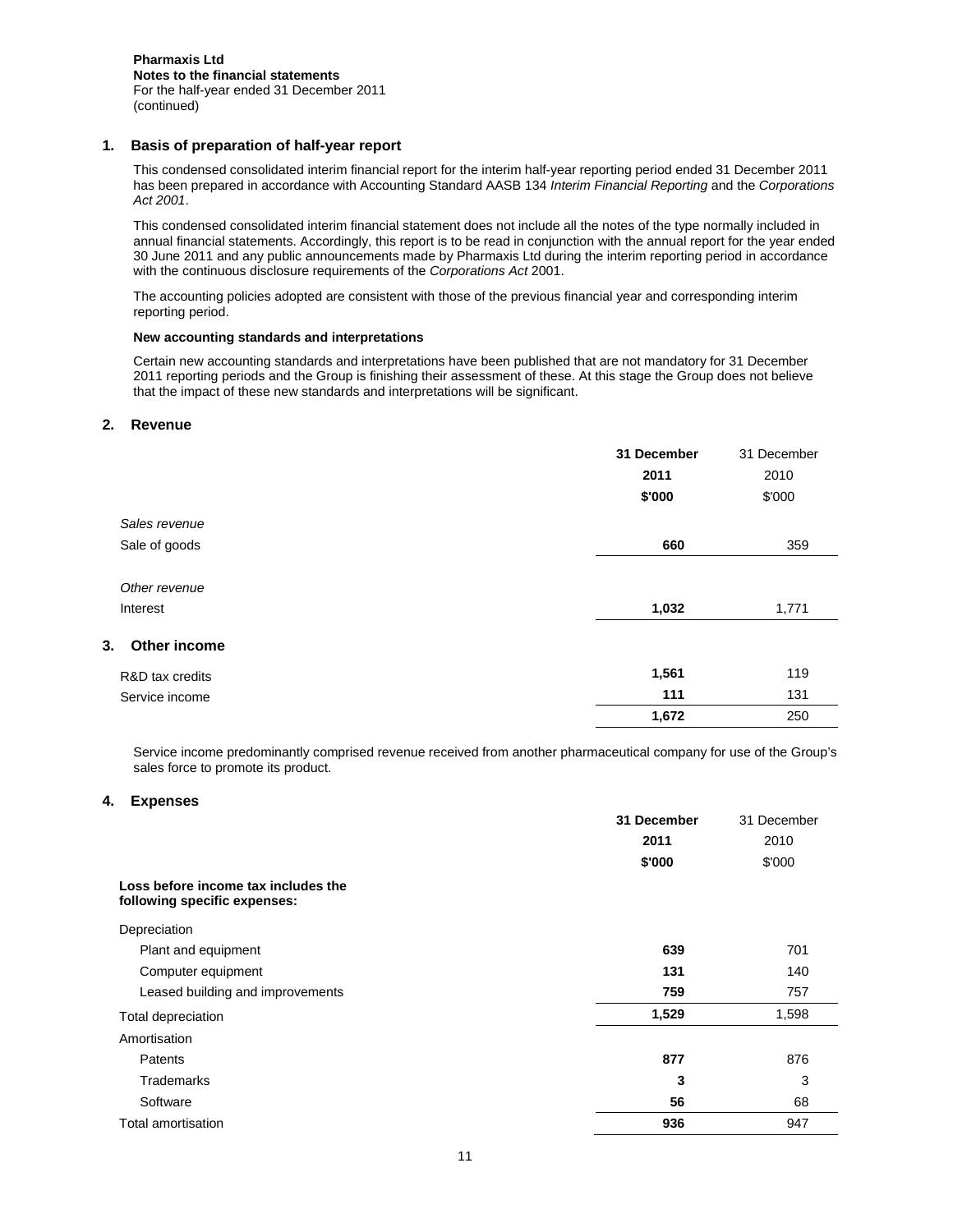**Pharmaxis Ltd Notes to the financial statements**  For the half-year ended 31 December 2011 (continued)

# **4. Expenses**

|                                                | 31 December | 31 December |
|------------------------------------------------|-------------|-------------|
|                                                | 2011        | 2010        |
|                                                | \$'000      | \$'000      |
| Net gain on disposal of plant and<br>equipment | (55)        | (27)        |
| Rental expense relating to operating<br>leases | 745         | 770         |
| Net foreign exchange gains                     | (12)        | (218)       |
| Employee benefits expense                      |             |             |
| Defined contribution superannuation            |             |             |
| expense                                        | 436         | 470         |
| Other employee benefits expenses               | 8,595       | 8,853       |

### **5. Equity and reserves**

|                                      | <b>Parent entity</b> |                  | <b>Parent entity</b>    |         |
|--------------------------------------|----------------------|------------------|-------------------------|---------|
|                                      | 31 December          | 30 June          | 31 December             | 30 June |
|                                      | 2011                 | 2011             | 2011                    | 2011    |
|                                      | <b>Shares</b>        | <b>Shares</b>    | \$'000                  | \$'000  |
| Share capital<br>(a)                 |                      |                  |                         |         |
| Ordinary shares                      |                      |                  |                         |         |
| Fully paid                           | 305,890,989          | 228,290,309      | 344,194                 | 267,610 |
| Movements in ordinary share capital: |                      |                  |                         |         |
| <b>Details</b>                       |                      | Number of shares | <b>Issue price</b>      | \$'000  |
| Opening balance as at 1 July 2011    |                      | 228,290,309      |                         | 267,610 |
| Exercise of employee options         |                      | 1,140,000        | \$0.2634 <sup>(1)</sup> | 300     |
| Employee Share Plan                  |                      | 86,000           | 0.991<br>\$             | 85      |
| <b>Entitlement Rights Issue</b>      |                      | 76,374,680       | 1.050<br>\$             | 80,193  |
| Transaction costs on share issues    |                      |                  |                         | (3,994) |
| Closing Balance at 31 December 2011  |                      | 305,890,989      |                         | 344,194 |

(1) The issue price on exercise of employee options represents a weighted average issue price for the respective financial period.

### **(b) Ordinary shares**

Ordinary shares entitle the holder to participate in dividends and the proceeds on winding up of the company in proportion to the number of and amounts paid on the shares held.

On a show of hands every holder of ordinary shares present at a meeting in person or by proxy, is entitled to one vote, and upon a poll each share is entitled to one vote.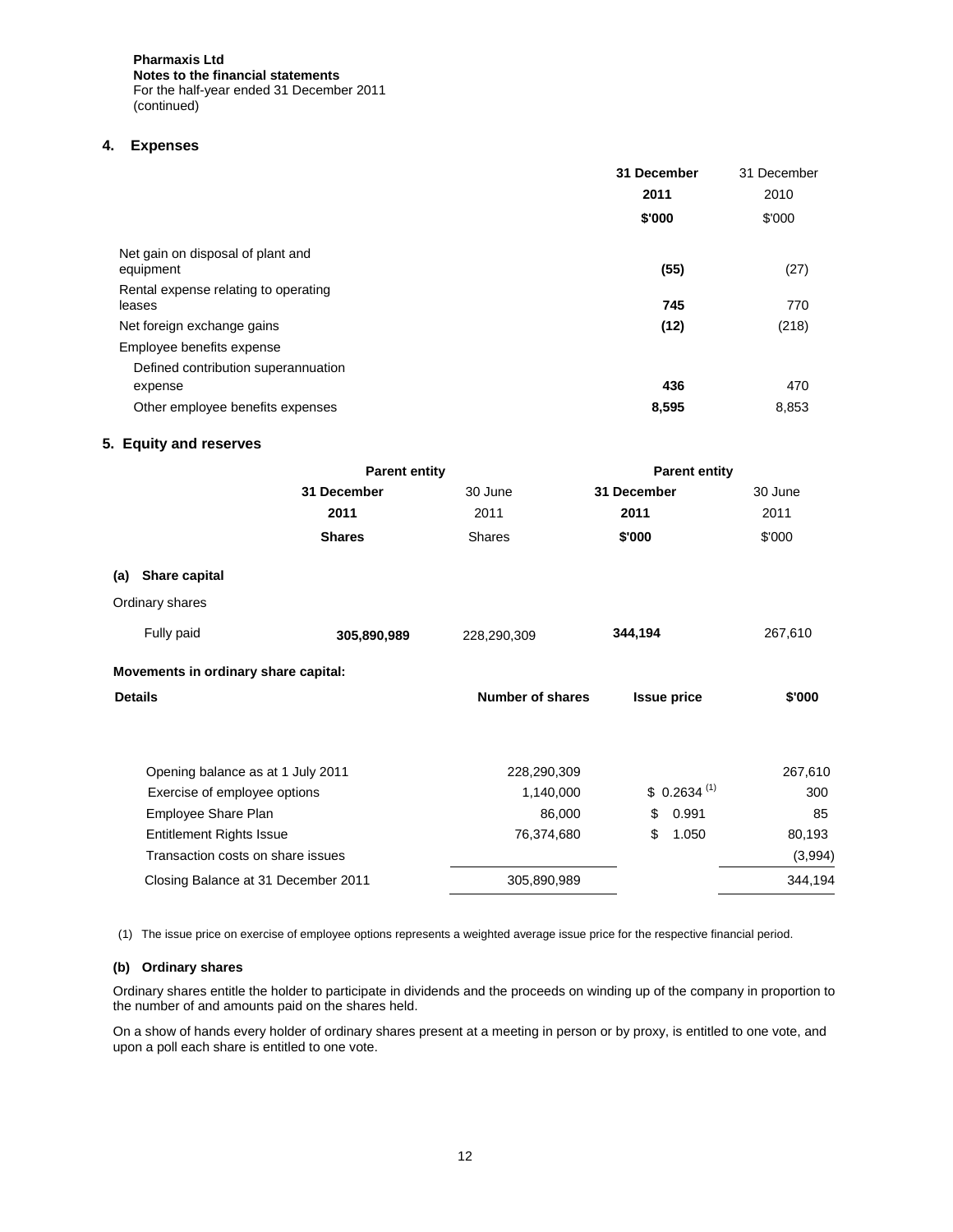**Pharmaxis Ltd Notes to the financial statements**  For the half-year ended 31 December 2011 (continued)

### **6. Contingent liabilities**

The group had contingent liabilities at 31 December 2011 in respect of:

#### *Guarantees*

The company's bankers have issued bank guarantees of \$1,069,203 in relation to rental bond deposits for which no provision has been made in the accounts. The rental bond deposits cover the leased building which has been accounted for as a finance lease and other leased premises accounted for as operating leases. These bank guarantees are secured by security deposits held at the bank.

The company's bankers have provided a corporate credit card facility which is secured by a deposit held at the bank totalling \$77,920.

The company's bankers have issued a bank guarantee of GBP180,000 in relation to corporate credit card and local payment clearing house facilities provided by an overseas affiliate of the banker to Pharmaxis Pharmaceuticals Limited. The company's bankers have also issued a bank guarantee of GBP140,000 in relation to a UK Customs Duty Deferment facility provided by an overseas affiliate of the banker to Pharmaxis Ltd. These bank guarantees are secured by a deposit held at the bank.

The company's bankers have issued a bank guarantee of USD175,000 in relation to corporate credit card and local payment clearing house facilities provided by an overseas affiliate of the banker to Pharmaxis, Inc. This bank guarantee is secured by a deposit held at the bank.

### **7. Events occurring after the end of the reporting period**

No matters or circumstance have arisen since 31 December 2011 that has significantly affected, or may significantly affect:

- (a) the group's operations in future financial years, or
- (b) the results of those operations in future financial years, or
- (c) the group's state of affairs in future financial years.

### **8. Financial reporting by segments**

The group operates predominantly in one industry. The principal activities of the group are the research, development and commercialisation of pharmaceutical products. The group operates predominantly in one geographical area, being Australia.

### **9. Earnings per share**

|     |                                                                                                                                       | 31 December | 31 December |
|-----|---------------------------------------------------------------------------------------------------------------------------------------|-------------|-------------|
|     |                                                                                                                                       | 2011        | 2010        |
|     |                                                                                                                                       | Cents       | Cents       |
| (a) | Basic earnings per share                                                                                                              |             |             |
|     | Loss attributable to the ordinary owners of the company                                                                               | (8.2)       | (9.9)       |
| (b) | Diluted earnings per share                                                                                                            |             |             |
|     | Loss attributable to the ordinary owners of the company                                                                               | (8.2)       | (9.9)       |
| (c) | Weighted average number of shares used as the denominator                                                                             |             |             |
|     | Weighted average number of ordinary shares used as the<br>denominator in calculating basic and diluted earnings / (loss) per<br>share | 238,246,281 | 225,788,706 |

#### **(d) Information concerning the classification of securities**

#### *Options*

Options granted to employees under the Pharmaxis Ltd Employee Option Plan are considered to be potential ordinary shares and have been included in the determination of diluted earnings per share to the extent to which they are dilutive. The options have not been included in the determination of basic earnings per share. Given the entity is currently loss making, the potential ordinary shares are anti-dilutive and have therefore not been included in the diluted earnings per share calculation.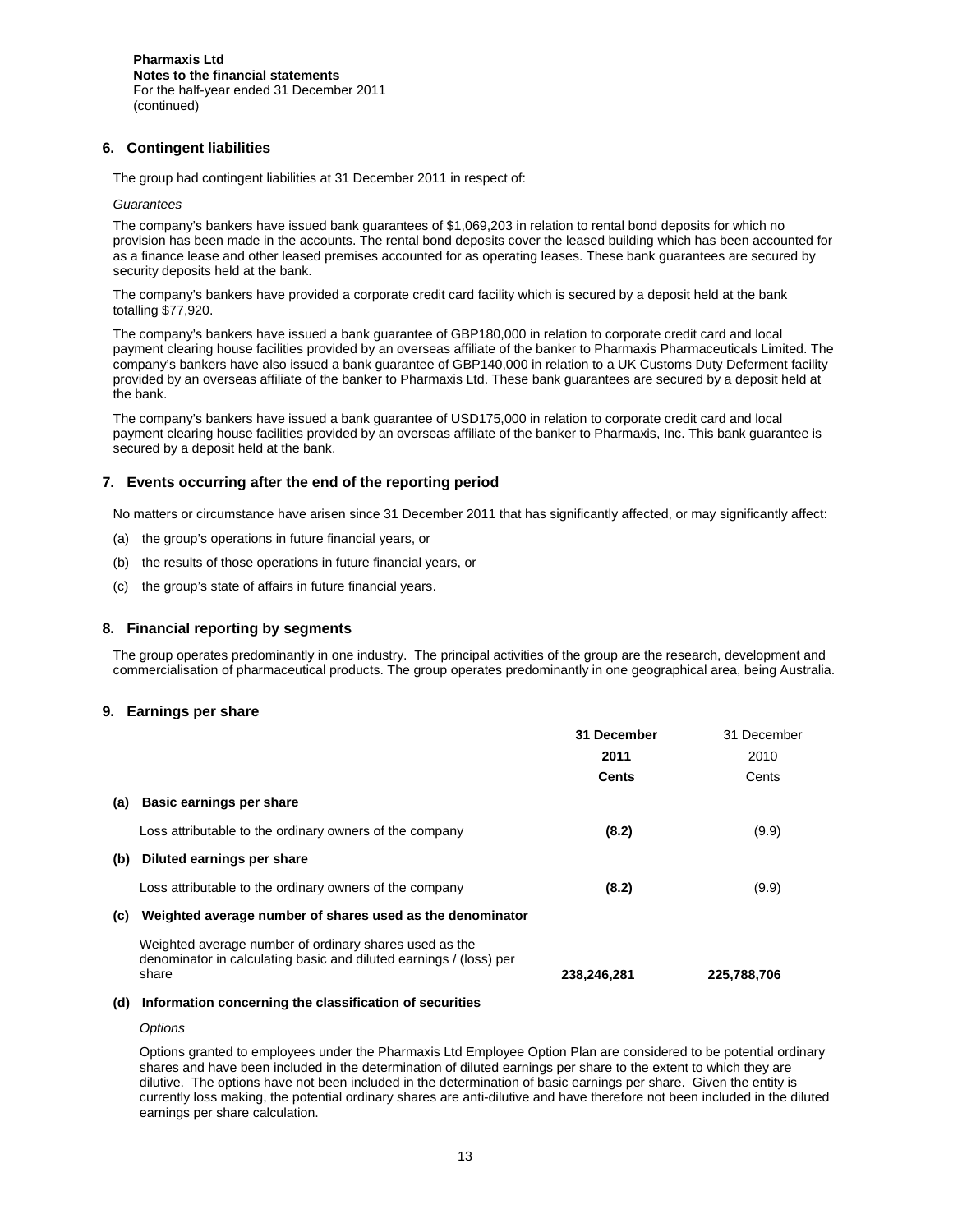#### **Pharmaxis Ltd Directors' declaration**  31 December 2011

In the directors' opinion:

- (a) the financial statements and notes set out on pages 6 to 13 are in accordance with the *Corporations Act 2001,* including:
	- (i) complying with Accounting Standards, the *Corporations Regulations 2001* and other mandatory professional reporting requirements; and
	- (ii) giving a true and fair view of the consolidated entity's financial position as at 31 December 2011 and of its performance for the half-year ended on that date; and
- $(b)$  there are reasonable grounds to believe that Pharmaxis Ltd will be able to pay its debts as and when they become due and payable.

This declaration is made in accordance with a resolution of the directors.

Alan D. Roberton

Alan D Robertson Director

Sydney 2nd February 2012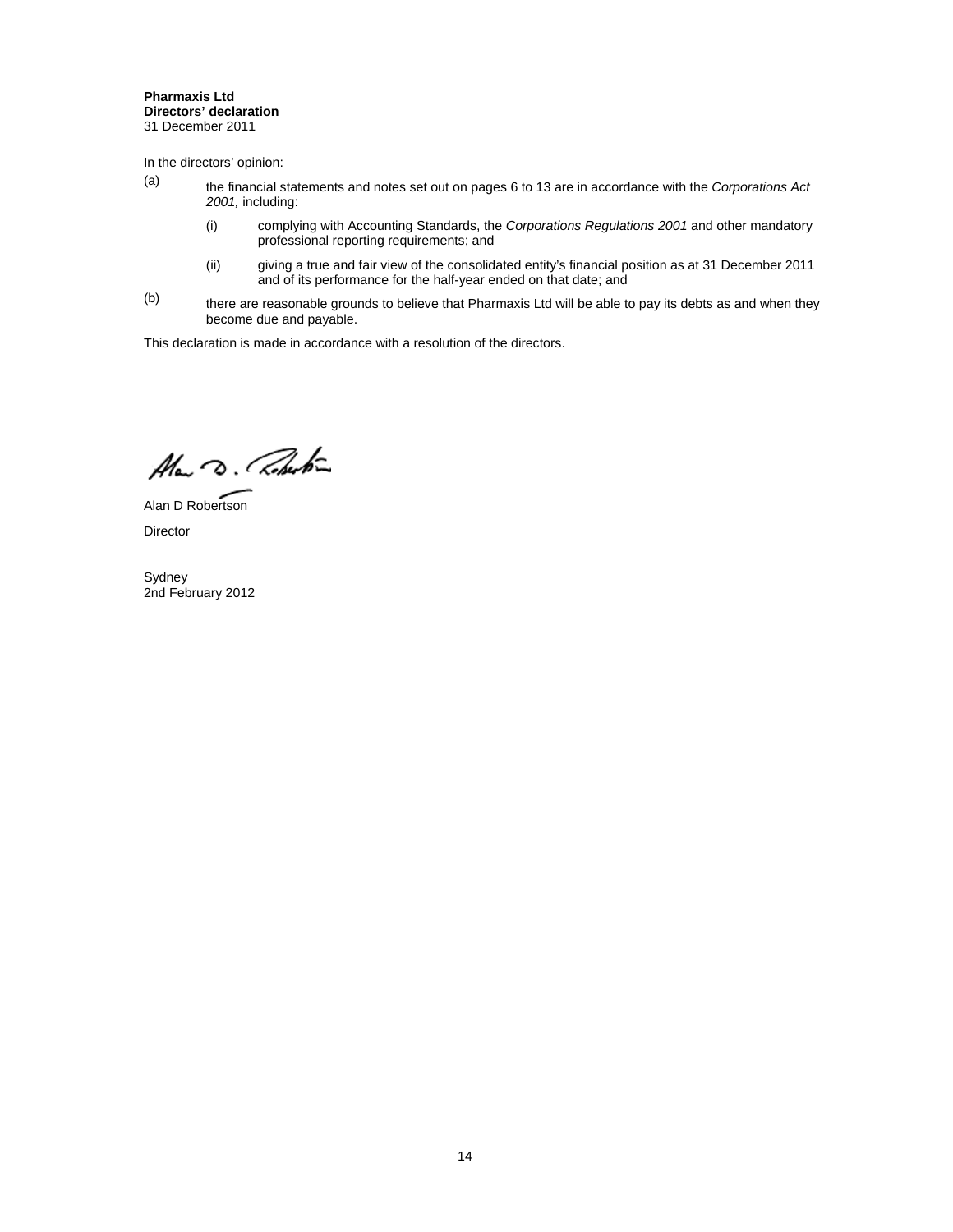

# **Independent auditor's review report to the members of Pharmaxis Ltd**

# **Report on the Half-Year Financial Report**

We have reviewed the accompanying half-year financial report of Pharmaxis Ltd which comprises the balance sheet as at 31 December 2011, and the income statement, the statement of comprehensive income, statement of changes in equity and statement of cash flows for the half-year ended on that date, selected explanatory notes and the directors' declaration for the Pharmaxis Ltd (the consolidated entity). The consolidated entity comprises both Pharmaxis Ltd (the company) and the entities it controlled during that half-year.

### *Directors' responsibility for the half-year financial report*

The directors of the company are responsible for the preparation of the half-year financial report that gives a true and fair view in accordance with Australian Accounting Standards (including the Australian Accounting Interpretations) and the *Corporations Act 2001* and for such control as the directors determine is necessary to enable the preparation of the half-year financial report that is free from material misstatement whether due to fraud or error.

### *Auditor's responsibility*

Our responsibility is to express a conclusion on the half-year financial report based on our review. We conducted our review in accordance with Auditing Standard on Review Engagements ASRE 2410 *Review of an Interim Financial Report Performed by the Independent Auditor of the Entity*, in order to state whether, on the basis of the procedures described, we have become aware of any matter that makes us believe that the financial report is not in accordance with the *Corporations Act 2001* including: giving a true and fair view of the consolidated entity's financial position as at 31 December 2011 and its performance for the half-year ended on that date; and complying with Accounting Standard AASB 134 *Interim Financial Reporting* and the *Corporations Regulations 2001.* As the auditor of Pharmaxis Ltd, ASRE 2410 requires that we comply with the ethical requirements relevant to the audit of the annual financial report.

A review of a half-year financial report consists of making enquiries, primarily of persons responsible for financial and accounting matters, and applying analytical and other review procedures. A review is substantially less in scope than an audit conducted in accordance with Australian Auditing Standards and consequently does not enable us to obtain assurance that we would become aware of all significant matters that might be identified in an audit. Accordingly, we do not express an audit opinion.

### *Independence*

In conducting our review, we have complied with the independence requirements of the *Corporations Act 2001.*

*PricewaterhouseCoopers, ABN 52 780 433 757 Darling Park Tower 2, 201 Sussex Street, GPO BOX 2650, SYDNEY NSW 1171 DX 77 Sydney, Australia T: +61 2 8266 0000, F: +61 2 8266 9999, www.pwc.com.au*

Liability limited by a scheme approved under Professional Standards Legislation.